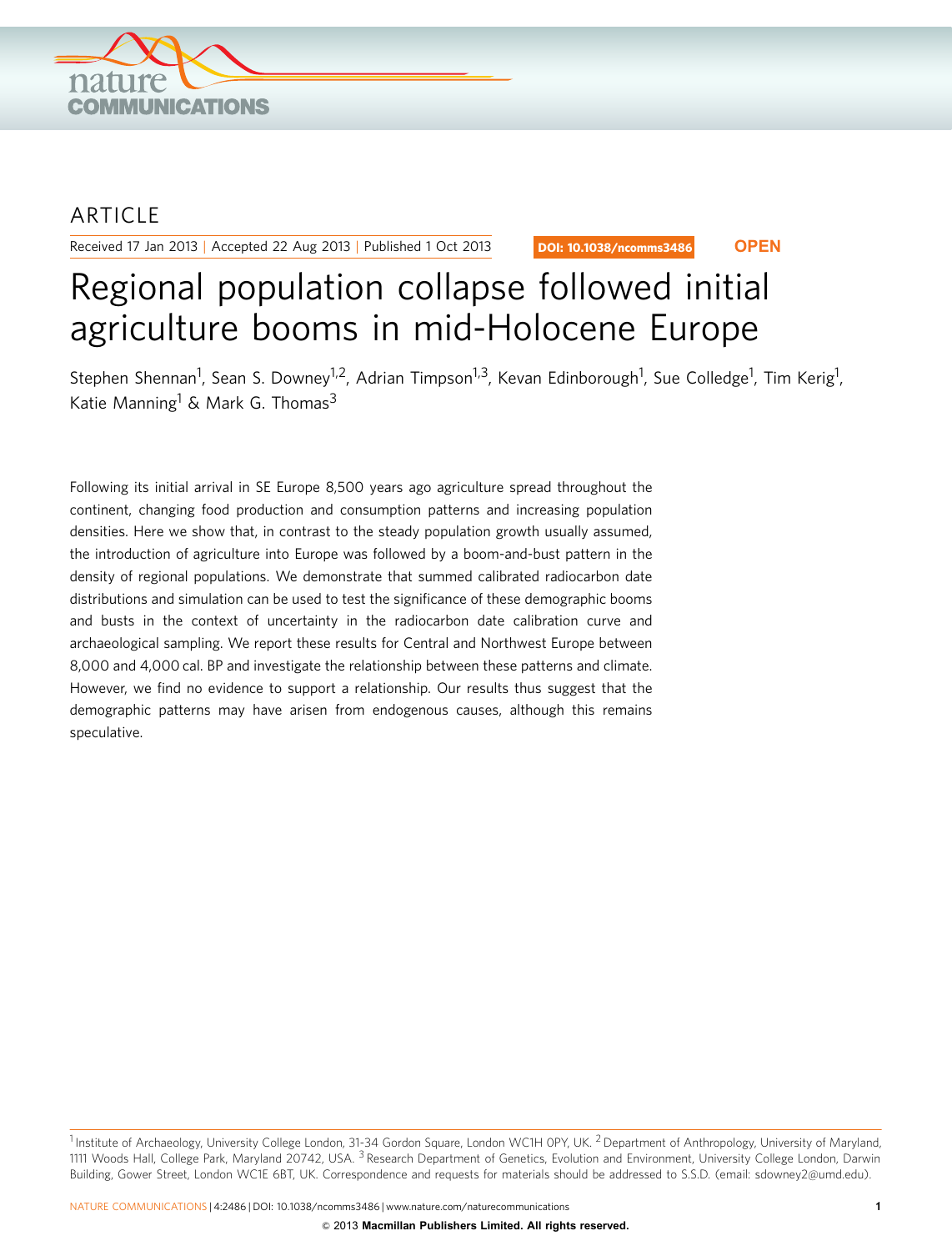Early farming economies spread into the Aegean from SW Asia by 8,500 years ago; by 8,000 years ago, they had spread north of the river Danube as far as present-day Hungary and Romania. At the same time, they spread along the north coast of the Mediterranean, reaching southern France around 7,800–7,700 years ago and Iberia shortly afterwards. From around 7,500 years ago there was a very rapid spread of farming practices across the loess plains of Central Europe, reaching the Paris Basin by c. 7,200–7,100 years ago. Subsequently, there was a standstill of c. 1,000 years before farming spread to Britain, Ireland and northern Europe c.  $6,000$  years ago<sup>1</sup>. There is increasing evidence from ancient  $DNA$  and other sources<sup>[2,3](#page-6-0)</sup> that colonizing populations introduced farming over much of this area, although at the northern margins there may have been some adoption by indigenous hunter gatherers $4-6$ .

It has long been argued that the basis for expansion was new food production and consumption patterns<sup>[7](#page-6-0)</sup> leading to increased population growth rates and higher population densities<sup>8</sup>. Ammerman and Cavalli-Sforza<sup>[9](#page-6-0)</sup> showed that, to a first order of approximation, the overall rate of spread into Europe could be accounted for by the population 'wave of advance' model, first proposed by Fisher<sup>[10](#page-6-0)</sup>, which assumes logistic population growth. Some years ago, Bocquet-Appel $11$  demonstrated that the predicted demographic impact of farming could be detected by evidence for an increase in fertility, reflected in an elevated proportion of young individuals in European cemeteries at the time. Subsequently, this 'Neolithic Demographic Transition' has been shown to be a globally widespread phenomenon $11-13$ .

However, there have been few attempts to examine regional scale demography after the arrival of farming. It has been generally assumed that populations grew steadily, in line with  $long-term$  continental and global trends<sup>[14](#page-6-0)</sup>. In this study, we examine summed calibrated date probability distributions (SCDPD) for 7,944 radiocarbon dates in 12 regions across western Europe as a demographic proxy and explore the relationship between human demography and climate<sup>[15](#page-6-0)</sup> before, during and after the arrival of farming by cross-correlating changes in SCDPD-inferred population densities with seven climate proxies (see Methods, Fig. 1). In addition, we compare the spatial variability in recent climate between three adjacent subregions with contrasting demographic proxy patterns, and, on the assumption that prehistoric spatial climate variability would have been similar to that in the recent past, assess the extent to which this can account for the differences in the same sub-regions' SCDPDs.

Although age-at-death distributions give us an indication of changing fertility patterns at the continental scale<sup>[11,12](#page-6-0)</sup>, and genetic data can be used to make inferences on population growth, decline and replacement, in principle neither approach can track local population density change with the spatiotemporal



Figure 1 | Map of Central and North Western Europe. Points indicate archaeological site locations and colours delineate the sub-regions used to estimate demographic patterns.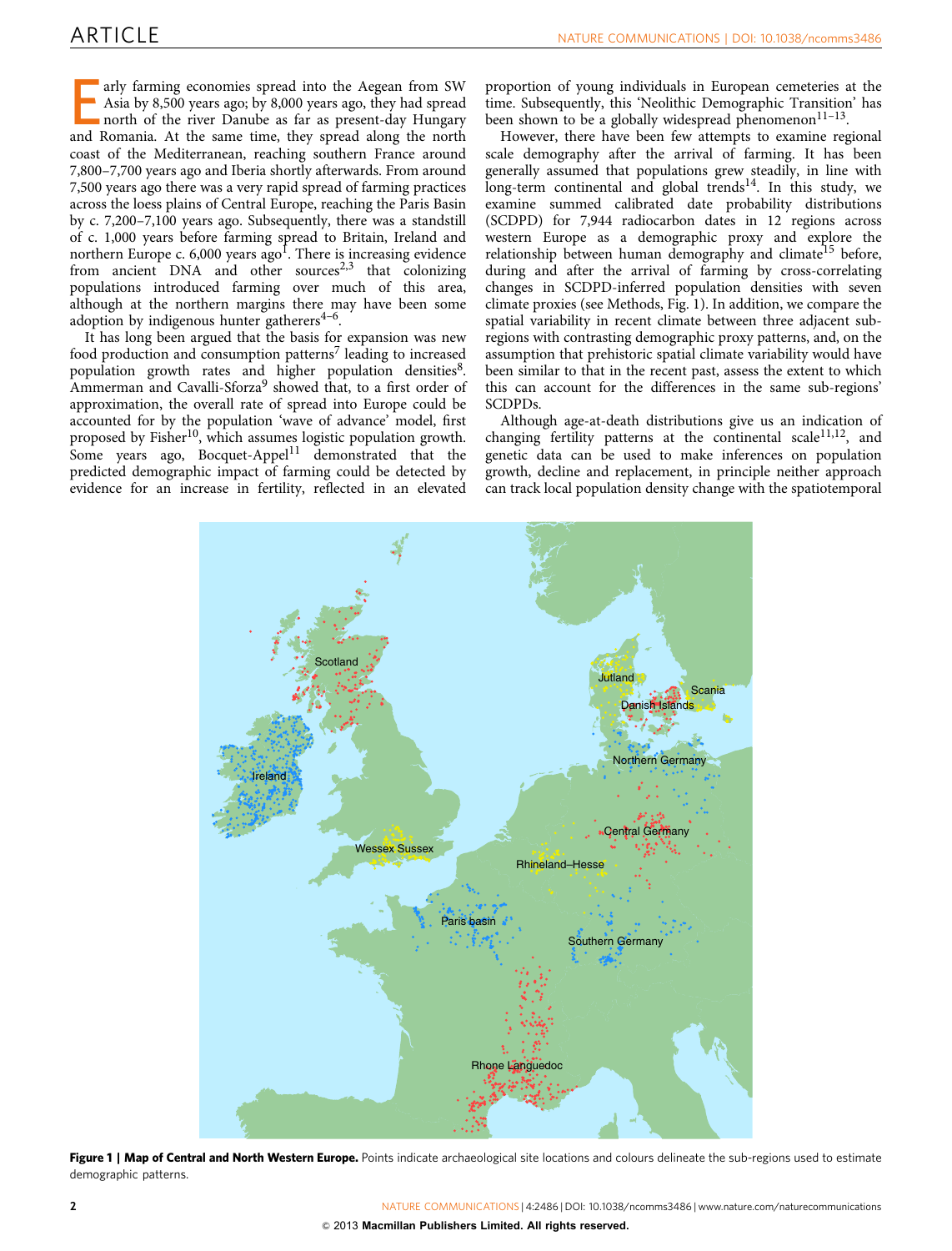<span id="page-2-0"></span>precision provided by radiocarbon dates from archaeological sites<sup>[16](#page-6-0)</sup>. The basis for this demographic proxy is the assumption that there is a relationship between the number of dated archaeological sites falling within a given time interval in a given region (or their summed date probabilities) and population density<sup>17</sup>. Clearly, a variety of factors can potentially disturb this relationship. Sampling error could lead to misleading features in SCDPDs, particularly if sample sizes are small. In addition, spatiotemporal variation in site preservation and archaeological sampling biases, choice of samples to radiocarbon date, sample preparation contamination and laboratory protocols are all potential sources of systematic  $error<sup>18</sup>$ . Finally, the calibration curve itself demonstrates a non-monotonic relationship between <sup>14</sup>C production rates and time; therefore, the calibration process introduces date uncertainty<sup>[19](#page-6-0)</sup>.

Here we test the significance of fluctuations and autocorrelation in SCDPDs, and the cross-correlation between SCDPDs and climate proxy records, by using computer simulation of  $^{14}C$  dates generated under a null model of exponential increase in the SCDPD through time as a result of population increase and better survival of the archaeological record towards the present. Our method accommodates numerous biases including sampling error, and potential spurious deviations and cross-correlations because of the calibration curve. We show that although populations did indeed grow rapidly in many areas with the onset of farming, the characteristic regional pattern is one of instability; of boom and bust. We find little evidence that, at the time scales considered, the variation in population levels through time is associated with climate, and that the very small variation in recent climate between three closely adjacent regions, if projected into the past, is not enough to explain the much larger inter-region variation in demography. We discuss other possible causes, and argue that whatever the cause, it is most likely endogenous and has to some extent affected demography in virtually all regions.

## Results

Modelling population dynamics. To a first order of approximation, we expect both preindustrial long-term human popula-tion growth<sup>[14](#page-6-0)</sup>, and taphonomic processes<sup>[20](#page-6-0)</sup>, to generate an exponential increase in dateable samples forward in time. For this reason we fitted an exponential generalized linear model (GLM; see Methods and Supplementary Table S1) with a quasi-Poisson distributed error to the SCDPD of all 13,658 dates in our database for western Europe, using a date range of 10,000–4,000 cal. BP (Fig. 2) to provide an appropriate null model against which the hypothesis of booms and busts could be tested.

We then tested the SCDPDs for the 12 regions in this specific study for departure from the null model ([Fig. 3\)](#page-3-0). Ten of the 12 the exceptions are Central and north Germany—show evidence of a significant increase in population with the local appearance of farming, and then subsequently drop back to trend; populations in Scotland and Ireland drop significantly below trend. All regions except Central and North Germany show evidence of demographic fluctuations significant beyond expectation under our exponential null model, positive and/or negative and large in scale, over the course of the Neolithic (all data and demographic patterns are summarized in [Table 1\)](#page-4-0). For comparison, we also apply a bootstrap procedure to the SCDPDs as an alternative method of illustrating uncertainty in population density estimation (Supplementary Fig. S1). It is important to note that strong support for these demographic patterns in Britain is found in independent evidence such as indicators of anthropogenic impact on forest cover from pollen diagrams<sup>[21](#page-6-0)</sup> and the fluctuations in the number of directly dated cereal grains and hazel nut



Figure 2 | SCDPD-inferred population density change 10,000–4,000 cal. BP using all radiocarbon dates in the western Europe database. The fitted null model of exponential population growth is used to calculate the statistical significance of regional ([Fig. 3\)](#page-3-0) and combined regional growth deviations ([Fig. 4](#page-5-0)).

shells—indicators of subsistence type and intensity—from Neolithic and Bronze Age sites $^{22}$ . Similarly, independent support for the patterns shown in the Rhineland has been found<sup>23,24</sup>.

We then tested the SCDPD of the 12 regions in our study combined for departure from the null model. There are significant positive deviations from the fitted exponential GLM, especially after 6,000 cal. BP. The later sixth and early-fifth millennia cal. BP, on the other hand, are characterized by densities significantly below the fitted GLM trend, before a return to trend at the end of the fifth millennium [\(Fig. 4\)](#page-5-0).

Correlation with paleoclimate proxies. There has been extensive discussion in the literature of the impact of climate on early farming populations in Europe<sup>25-27</sup>; hence, the question arises whether the inferred demographic patterns correlate with paleoclimate. Cross-correlation analyses were performed using seven climate proxies (see Methods). However, it is conceivable that any initially apparent correlations are not causal but rather reflect a relationship between climate and atmospheric 14C levels or reservoir effects<sup>28</sup>. For example,  $\delta^{14}C$  residual values have been linked with lower levels of solar activity and the 11-year sunspot cycle[29](#page-6-0). Again, therefore, it was necessary to take into account the fluctuations in the calibration curve when comparing the climate proxy values with the SCDPD patterns (see Methods). In most cases there is no correlation. In the small number of regions showing significant results at the 95% confidence level adjusted for the multiple testing of the regions the cross-correlations are similar at all lags, indicating only a very broad general trend of long-term correlation between climate and demographic proxies. The P-values are summarized in [Table 2](#page-5-0) and details of analyses for all regions and paleoclimate proxies can be found in Supplementary Fig. S2. A comparison of recent spatial variation in temperature and precipitation with regional differences in demographic trajectories also produced negative results (see Methods, Supplementary Figs S3–S6 and Supplementary Tables S2 and S3).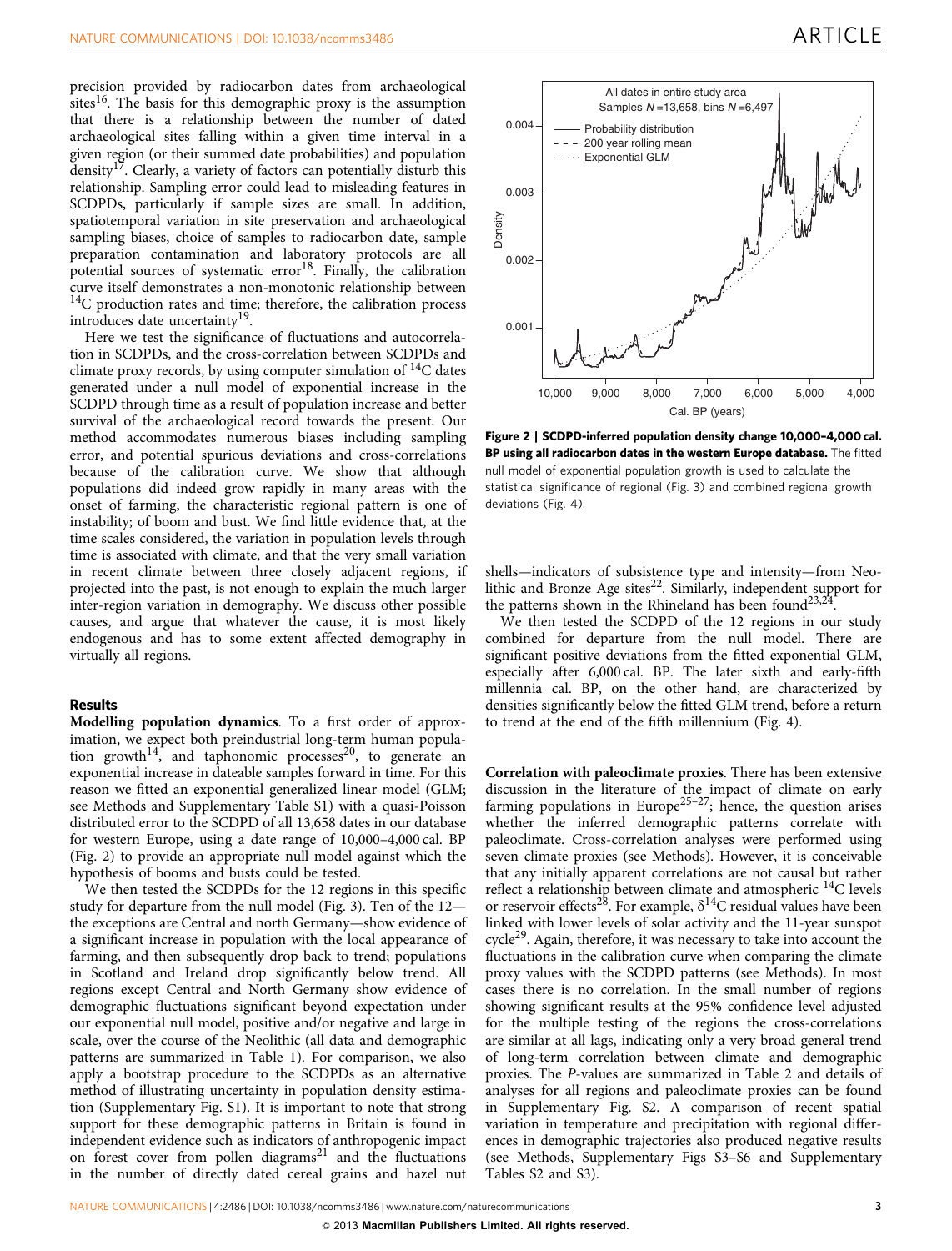<span id="page-3-0"></span>

Figure 3 | SCDPD-inferred population density change 8,000-4,000 cal. BP for each sub-region. Statistically significant deviations from the null model (see Methods) are indicated in red and blue, and blue arrows indicate the first evidence for agriculture in each region. \*\*P-values smaller than  $P < 0.0051$ , the 95% confidence level calculated using the Šidák correction (see Methods).

### **Discussion**

Our analyses of SCDPDs have provided a new rigour in their treatment by addressing the problems caused by fluctuations in the calibration curve and by sampling variation in the available dates. They thus provide a basis for increased confidence in SCDPDs as valid demographic proxies. As noted above, in regions where independent evidence is available the validity of the SCDPD demographic proxy has been confirmed<sup>30</sup>. Moreover, most regions show more than one boom–bust pattern, contradicting suggestions that they are simply a result of a bias on the part of archaeologists towards trying to date the first appearance of farming in their region.

Although the European population follows an approximately exponential long-term growth trend ([Fig. 2\)](#page-2-0), considerable regional variation is evident. In virtually all the regions examined here, there are significant demographic fluctuations and in most there are indications at certain points of population decline of the order of the 30–60% estimated by historians for the much later Black Death $31$ , although of course absolute population sizes during the Neolithic were much smaller than that during the Middle Ages. It is particularly important to note that the bust following the initial farming boom is found in two historically separate agricultural expansions, the first into Central Europe c. 7,500 years ago and the second into Northwest Europe 1,500 years later. It is possible that some of these regional declines represent out-migration to neighbouring areas rather than a real decline in numbers, for example, from the Paris Basin into Britain, but, in some cases, for example, Ireland,

Scotland and Wessex, it is very clear that the rising and falling trends are roughly synchronous with one another—there is little indication of one going up as the others go down. On present evidence the decline in the initially raised population levels following the introduction of agriculture does not seem to be climate-related, but of course this still leaves open a variety of possible causes that remain to be explored in the future. One possibility is disease, as the reference to the Black Death above implies, although this would have to be occurring on multiple occasions at different times in different places, given the patterns shown. It is perhaps more likely that it arose from endogenous causes; for example, rapid population growth driven by farming to unsustainable levels, soil depletion or erosion arising from early farming practices, or simply the risk arising from relying on a small number of exploitable species<sup>[32](#page-6-0)</sup>. However, these suggestions remain speculative and an autocorrelation analysis of the demographic data did not find evidence of a cyclical pattern, which would be one indicator of the operation of endogenous processes (Supplementary Fig. S7). Regardless of the cause, collapsing Neolithic populations must have had a major impact on social, economic and cultural processes.

## **Methods**

Data. A database of 13,658 radiocarbon dates and their contexts from the western half of temperate Europe in the period 10,000–3,500 cal. BP was collated from publications and public databases<sup>33-41</sup>. A number of distinct regions representing major areas of settlement during the Neolithic were selected: Ireland; Wessex and adjacent areas in southern England; Scotland; the Paris Basin and Normandy; the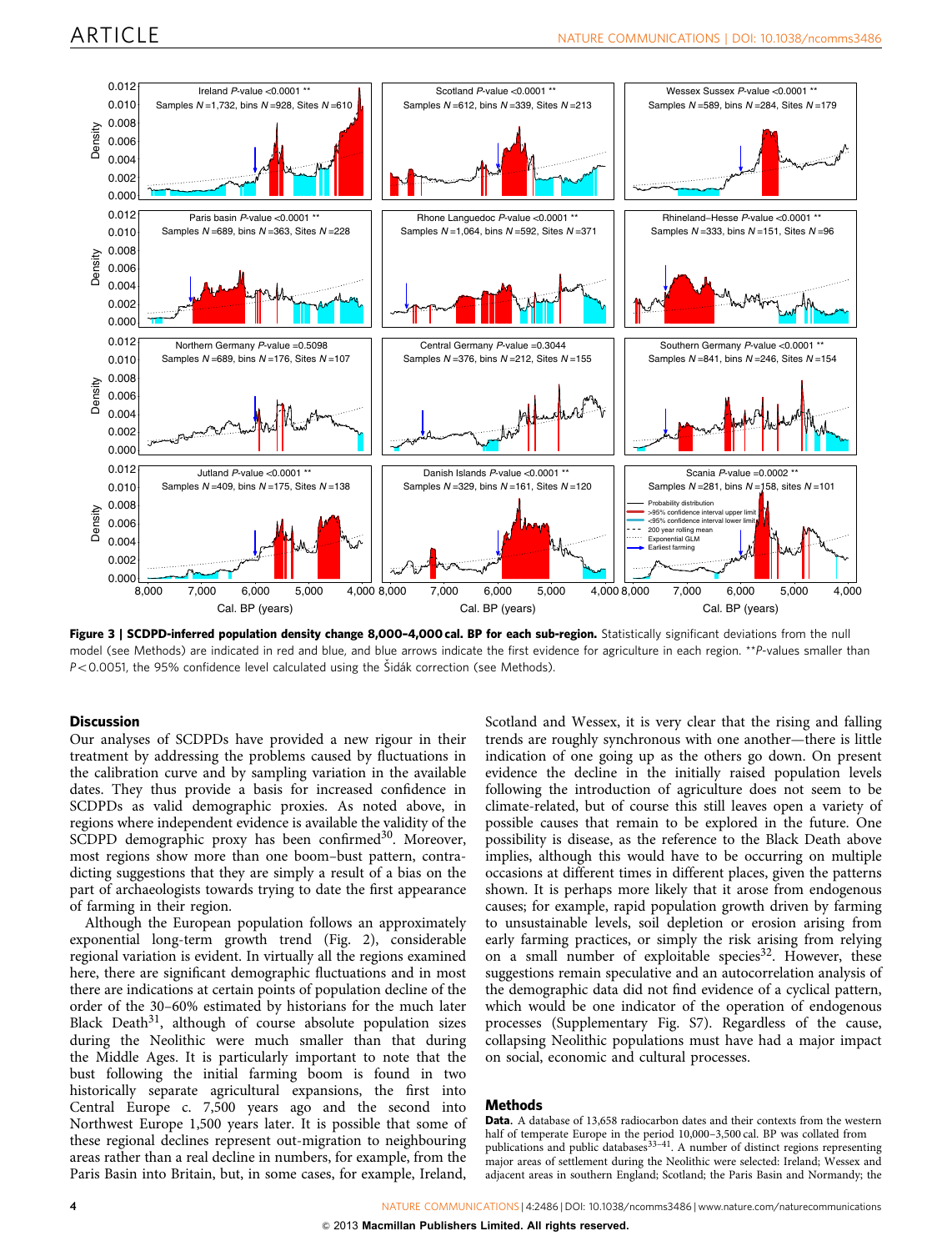Table 1 | Regional summed radiocarbon date probability distributions analysis.

<span id="page-4-0"></span>

|                         | Data summary |                       |                     | <b>Significant</b>         | <b>Timing and duration</b>   |                                                               |                                                  |                                    | Archaeological interpretation                                                                                                                                                                                                                                                                                                                                                  |  |
|-------------------------|--------------|-----------------------|---------------------|----------------------------|------------------------------|---------------------------------------------------------------|--------------------------------------------------|------------------------------------|--------------------------------------------------------------------------------------------------------------------------------------------------------------------------------------------------------------------------------------------------------------------------------------------------------------------------------------------------------------------------------|--|
| Region                  | Dates<br>(n) | Site<br>phases<br>(n) | <b>Sites</b><br>(n) | test<br>Boom/bust<br>(P)   | beginning of<br>farming (BP) | Approximate Pop. increase<br>after<br>beginning<br>of farming | First<br>significant<br>agriculture<br>boom (BP) | <b>Boom</b><br>duration<br>(years) |                                                                                                                                                                                                                                                                                                                                                                                |  |
| Wessex-<br>Sussex       | 589          | 284                   | 179                 | $< 0.0001*$                | 6,000                        | Yes                                                           | 5,600-5,300                                      | 300                                | A boom at mid-sixth millennium with arrival of<br>farming after which population drops back to<br>trend.                                                                                                                                                                                                                                                                       |  |
| Ireland<br>Scotland     | 1,732<br>612 | 928<br>339            | 610<br>213          | $< 0.0001*$<br>$< 0.0001*$ | 6,000<br>6,000               | Yes<br>Yes                                                    | 5,730-5,480<br>5,920-5,470                       | 250<br>450                         | A boom-bust-boom pattern during the Neolithic.<br>A major boom-bust, preceded by small                                                                                                                                                                                                                                                                                         |  |
| Paris Basin             | 689          | 363                   | 228                 | $< 0.0001*$                | 7,200                        | Yes                                                           | 7,160-6,190                                      | 970                                | Mesolithic booms.<br>A major Neolithic boom beginning in the late-<br>eighth millennium lasting with some fluctuations<br>through to the late-seventh millennium, with<br>other slight indications in the early- and mid-sixth<br>millennium. These are followed by a fall back to<br>trend and a crash in the late-sixth millennium that<br>lasts for the whole of the fifth. |  |
| Rhone-<br>Languedoc     | 1,064        | 592                   | 371                 | $< 0.0001*$                | 7,700                        | Yes                                                           | 6,770-5,750                                      | 1,020                              | Evidence for a boom associated with the first<br>appearance of farming in the mid-eighth<br>millennium, but the main boom is in the mid-<br>seventh and early-sixth millennium, followed by a<br>crash in the mid-sixth. Some indications of<br>another millennium boom-bust cycle in the fifth<br>millennium, although edge effects are also<br>possible.                     |  |
| Rhineland-<br>Hesse     | 333          | 151                   | 96                  | $< 0.0001*$                | 7.400                        | Yes                                                           | 7,410-6,500                                      | 910                                | A boom with the arrival of farming from the mid-<br>eighth millennium to mid-seventh followed by a<br>fall back to trend. Low population at the end of<br>the sixth millennium and most of the fifth,<br>although possible edge effects.                                                                                                                                       |  |
| Northern<br>Germany     | 689          | 176                   | 107                 | 0.5098                     | 6,000                        | No                                                            |                                                  |                                    | No significant departure from long-term<br>exponential model, although hints of fluctuations<br>in the early- and mid-sixth millennium following<br>the beginning of farming. Negative deviations late<br>in the fifth millennium are likely an edge effect.                                                                                                                   |  |
| Central<br>Germany      | 376          | 212                   | 155                 | 0.3044                     | 7,400                        | No                                                            |                                                  | $\overline{a}$                     | No significant departure from the exponential<br>model, although suggestions of a bust at the end<br>of the seventh millennium.                                                                                                                                                                                                                                                |  |
| Southern<br>Germany     | 841          | 246                   | 154                 | $< 0.0001*$                | 7,400                        | Yes                                                           | 7,150-6,900                                      | 250                                | A boom following the arrival of farming, followed<br>by a drop back to trend, and another boom in the<br>late-seventh millennium. These are followed by<br>several slight positive indications and a bust later<br>in the fifth millennium, although edge effects are<br>possible.                                                                                             |  |
| Jutland                 | 409          | 175                   | 138                 | $< 0.0001*$                | 6,000                        | Yes                                                           | 5,640-5,300                                      | 340                                | A boom in the mid-sixth millennium after the<br>arrival of farming, followed by a decrease at the<br>end of the sixth millennium. Then another boom<br>early in the fifth millennium, followed by a return<br>to trend.                                                                                                                                                        |  |
| Danish<br>Islands       | 329          | 161                   | 120                 | $< 0.0001*$                | 6,000                        | Yes                                                           | 5,910-5,050                                      | 860                                | A positive deviation during the late Mesolithic,<br>and a much more marked boom in the sixth<br>millennium associated with the beginning of<br>farming, followed by a major decrease later in the<br>fifth that might be in part because of edge effects.                                                                                                                      |  |
| Scania                  | 281          | 158                   | 101                 | $0.0002*$                  | 6,000                        | Yes                                                           | 5,730-5,430                                      | 300                                | Strong indications of a boom in the mid-sixth<br>millennium following the arrival of farming and<br>again in the early-fifth millennium with a drop<br>back to trend in between.                                                                                                                                                                                               |  |
| All regions<br>combined | 7,944        | 3,785                 | 2,472               | $< 0.0001*$                | 6,700<br>(weighted<br>mean)  | Yes                                                           | 6,000-5,400                                      | 600                                | Sub-continental scale population expansion in the<br>early- to mid-sixth millennium, mainly but not<br>entirely associated with the spread of farming<br>into North Western Europe. This is followed by a<br>crash in the late-sixth millennium, then slow<br>expansion after that, apart from indications of a<br>short boom episode at 4,800.                                |  |

ure dates and timing information, and archaeological interpretations are included. When the lower limit of the statistical n precision is exceeded  $P$ -values are listed as '<0.0001'.

.<br>A statistically significant departure from the null model is indicated by ™ when the reported P-value is smaller than P<0.0051, the 95% confidence level calculated using the Šidák correction (see<br>Methods).

Rhone valley and adjacent areas; Jutland; the Danish Islands; Scania (southernmost Sweden); northern Germany; the lower Rhine-Hesse region; central Germany; and southern Germany, including the adjacent loess areas of eastern France. Similar to Collard et  $al$ .<sup>[17](#page-6-0)</sup>, we took an inclusive approach to date selection from the available sources and excluded dates regarded as invalid by the laboratory, and those that were clearly incorrect in relation to the cultural context they claimed to be dating. All others were included on the grounds that the inclusion of imprecise dates and others that might not survive rigorous 'chronometric hygiene' tests would tend to obscure and smear any real fluctuations in population densities of interest to us, rather than accentuating them, and so have a conservative effect on hypothesis tests.

Radiocarbon date calibration. Radiocarbon dates and their associated errors were calibrated using scripts written in the 'R' programming language (http://www.r-<br>[project.org/](http://www.r-project.org/)) and the IntCal09 calibration curve<sup>42</sup>. We used an arithmetical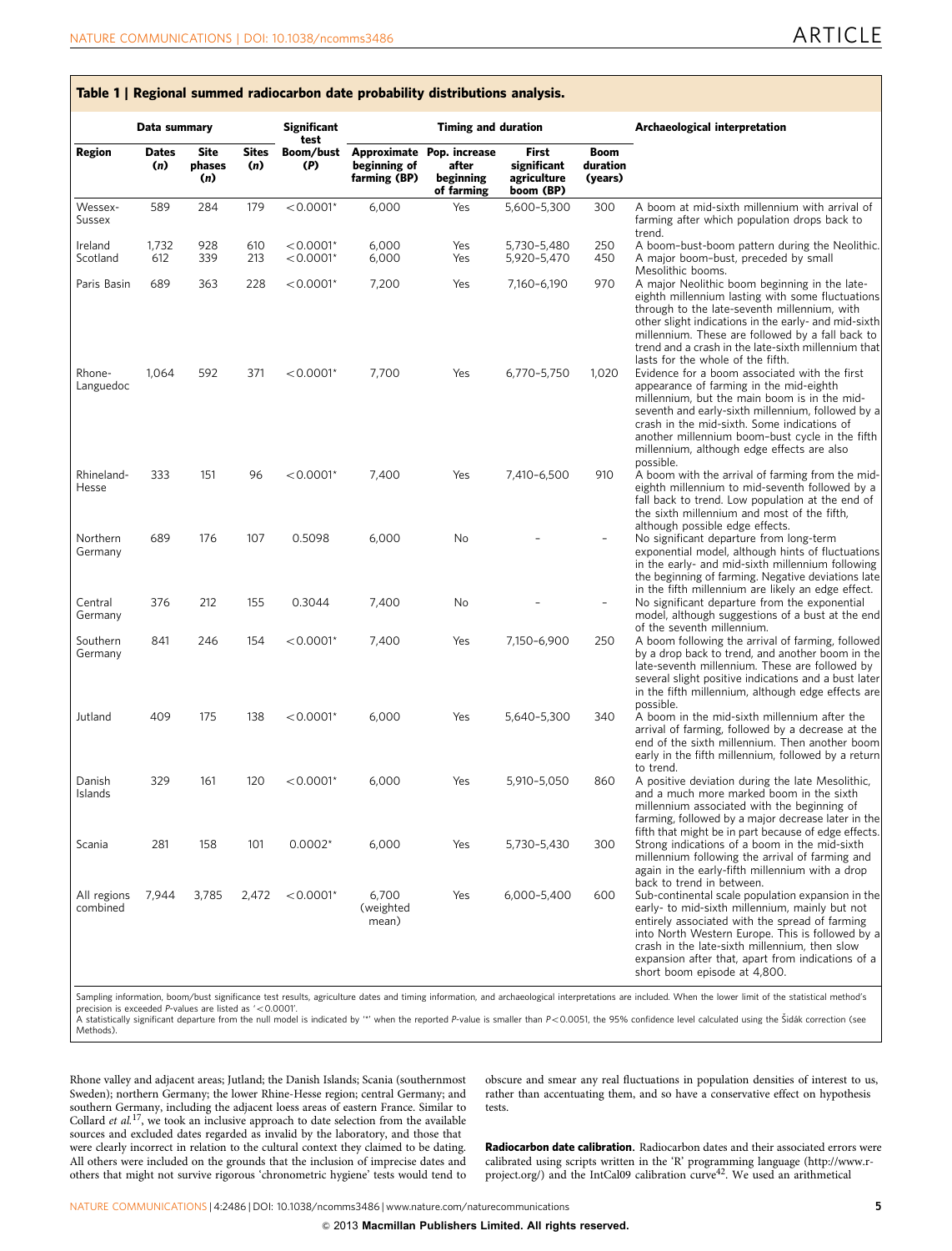<span id="page-5-0"></span>approach for reasons of speed, and because we were not considering stratigraphic information or using site-phase order as a Bayesian prior. Tests showed that our calibration method gave identical results to Oxcal[43](#page-6-0) (Supplementary Fig. S8). To correct for investigator bias and oversampling within sites, we grouped multiple dates from individual sites into non-overlapping phases, such that after ordering the dates at a site, the next date was only assigned to a new phase (or bin) if there were more than 200<sup>14</sup>C years between it and the previous date. Calibrated date probability distributions of samples from the same site phase were summed and normalized to unity, and the resulting distributions were then summed across site phases for a given region and again normalized to unity.

Significance testing. Some features of a SCDPD may appear to represent interesting demographic events<sup>17</sup>, or correlate with important archaeological, environmental or climate processes, when in fact they are a spurious consequence of sampling variation, and/or possibly arise from features of the calibration curve itself (see Introduction). For these reasons, we designed a number of statistical tests based on the generation of simulated SCDPDs under the null hypothesis of no departures from a long-term exponential trend. As calibrated time, rather than 14C time, is expected to be colinear with calendar time, it was necessary to simulate random (under the null hypothesis) calendar dates and then uncalibrate, before



Figure 4 | SCDPD-inferred population density change 8,000–4,000 cal. BP for all regions combined. Statistically significant deviations from the null model of long-term growth (see Methods) are indicated in red and blue.

Table 2 | Cross-correlation analysis of the SCDPD and seven paleoclimate proxies.

randomly applying empirically derived errors and recalibrating. We focused on a calendar date range of 4,000–8,000 cal. BP, but to minimize 'edge effects' we included 14C dates well outside that range.

We fitted an exponential GLM with a quasi-Poisson distributed error to a SCDPD constructed from all <sup>14</sup>C dates from the entire study area, using the wider date range of 4,000–10,000 cal. BP ([Fig. 2,](#page-2-0) Supplementary Table S1). Simulated SCDPDs (50,000) for each demographic region were generated by sampling  $n$ calendar dates from under the fitted GLM where  $n$  is the number of site phases in each region, and then converting to  $n^{14}C$  dates by sampling from the calibration curve error at the corresponding calendar date. The simulated <sup>14</sup>C dates were rounded using a Monte Carlo method to give the same proportion of different date roundings as that used by  $14C$  laboratories, assigned errors by sampling with replacement from observed  $^{14}$ C data errors, and then calibrated using the same procedure as for the observed data. Finally, the simulated calibrated date probability distributions were summed and normalized to unity.

To test whether our observed SCDPDs contain features that deviate from expectation under the null hypothesis, we first calculated the local (10-year bins) mean of the 50,000 simulations, which we used to perform a local Z-score transformation on SCDPDs of both the observed data and each of the simulations. This was necessary to remove any underlying patterns caused by features of the calibration curve. Finally, local 95% confidence intervals (CIs) of the Z-scores and regions where the Z-scores exceeded the CIs were highlighted on the SCDPD.

Although the above procedures identify features of the SCDPDs that occur outside the 95% CI expected under the null hypothesis, we would expect 5% (false positives) of the observed features to deviate from this (assuming no autocorrelation in date densities). It was therefore necessary to apply a single global statistic to test whether the sum of deviations across the whole period departed from expectation. The global statistic we chose was the sum of the Z-scores that exceeded the constructed CI. This global statistic is inherently conservative, as it treats a random distribution of positives in the same way as a low entropy cluster of positives, if their sums are equal. Indeed, it should be noted from the plots that points outside the 95% CI tend to be clustered (i.e. show low entropy). This global statistic calculated from the observed data was compared with the 95% CI in a onetailed test using a distribution constructed from the same global statistic applied to the 50,000 simulations, which by definition were false positives. To account for the multiple testing of 12 independent regions, a more rigorous CI was applied using the Šidák correction, which approximates to 99.51% CI [\(Table 1](#page-4-0)).

Climate correlation. In addition to identifying significant features in the SCDPDs, we were also interested in testing for correlations between this demographic proxy and seven climate proxies (GICC05 [\(ref. 44](#page-6-0)), Crag Cave  $\delta^{18}O^{45}$ , the Abisko valley chironomid-based temperature record from northern Sweden<sup>[46](#page-7-0)</sup>, the winter

| <b>Region</b>                    | Greenland<br>GICCO5 (ref.<br>44) ( $\delta$ 180) | Crag<br>Cave,<br>Ireland <sup>45</sup><br>$(\delta180)$ | Abisko<br>Valley,<br><b>Northern</b><br>Sweden <sup>46</sup><br>(°C) | <b>Northern Norway Aspvatnet</b><br>Glacial Lake <sup>47</sup> (Percent of<br>present winter precipitation,<br>Lyngen) | <b>Northeastern</b><br>Norwegian Sea <sup>49</sup><br><b>Surface</b><br>temperature (°C) | <b>North Atlantic</b><br>temperature <sup>48</sup><br>G. bulloides<br>temperature<br>(°C) | <b>North Atlantic</b><br>temperature <sup>48</sup><br>G. inflata<br>temperature<br>$(^{\circ}C)$ |
|----------------------------------|--------------------------------------------------|---------------------------------------------------------|----------------------------------------------------------------------|------------------------------------------------------------------------------------------------------------------------|------------------------------------------------------------------------------------------|-------------------------------------------------------------------------------------------|--------------------------------------------------------------------------------------------------|
| Wessex-                          | 0.7854                                           | 0.1223                                                  | 0.0231                                                               | 0.0390                                                                                                                 | 0.3855                                                                                   | 0.4163                                                                                    | 0.0062                                                                                           |
| Sussex                           |                                                  |                                                         |                                                                      |                                                                                                                        |                                                                                          |                                                                                           |                                                                                                  |
| Ireland                          | 0.0465                                           | 0.0897                                                  | 0.7667                                                               | 0.0398                                                                                                                 | 0.9260                                                                                   | 0.5932                                                                                    | 0.0341                                                                                           |
| Scotland                         | 0.2443                                           | 0.6775                                                  | 0.3315                                                               | 0.8236                                                                                                                 | 0.0346                                                                                   | 0.5189                                                                                    | 0.5093                                                                                           |
| Paris Basin                      | 0.6192                                           | 0.0660                                                  | 0.5166                                                               | 0.0311                                                                                                                 | 0.9305                                                                                   | 0.5615                                                                                    | $0.0009*$                                                                                        |
| Rhone-                           | 0.0979                                           | 0.0178                                                  | 0.1523                                                               | 0.2556                                                                                                                 | 0.0931                                                                                   | 0.5178                                                                                    | 0.0235                                                                                           |
| Languedoc<br>Rhineland-<br>Hesse | 0.1273                                           | 0.0800                                                  | 0.0293                                                               | $0.0001*$                                                                                                              | 0.9746                                                                                   | 0.8707                                                                                    | $< 0.0001*$                                                                                      |
| Northern<br>Germany              | 0.5347                                           | 0.2502                                                  | 0.6653                                                               | 0.6644                                                                                                                 | 0.8965                                                                                   | 0.0335                                                                                    | 0.3695                                                                                           |
| Central<br>Germany               | 0.1247                                           | 0.0084                                                  | 0.6751                                                               | 0.5902                                                                                                                 | 0.0624                                                                                   | 0.9060                                                                                    | 0.1357                                                                                           |
| Southern<br>Germany              | 0.5763                                           | 0.1715                                                  | 0.8045                                                               | 0.2242                                                                                                                 | 0.6801                                                                                   | 0.2933                                                                                    | 0.1052                                                                                           |
| Jutland                          | 0.0713                                           | $0.0002*$                                               | 0.0688                                                               | 0.0132                                                                                                                 | 0.9832                                                                                   | 0.9057                                                                                    | $0.0001*$                                                                                        |
| Danish<br>Islands                | 0.9636                                           | 0.6024                                                  | 0.0590                                                               | 0.4135                                                                                                                 | 0.0921                                                                                   | 0.8033                                                                                    | 0.2208                                                                                           |
| Scania                           | 0.5164                                           | 0.1683                                                  | 0.0767                                                               | 0.1886                                                                                                                 | 0.3954                                                                                   | 0.8185                                                                                    | 0.0202                                                                                           |

P-values are reported using the absolute value of the largest correlation coefficient at any lag between 0 and 1,000. When the lower limit of the statistical method's precision is exceeded P-values are listed as  $\leq 0.0001$ '.

A statistically significant correlation is indicated by "' when the reported P-value is smaller than P<0.0051, the 95% confidence level calculated using the Sidák correction (see Methods).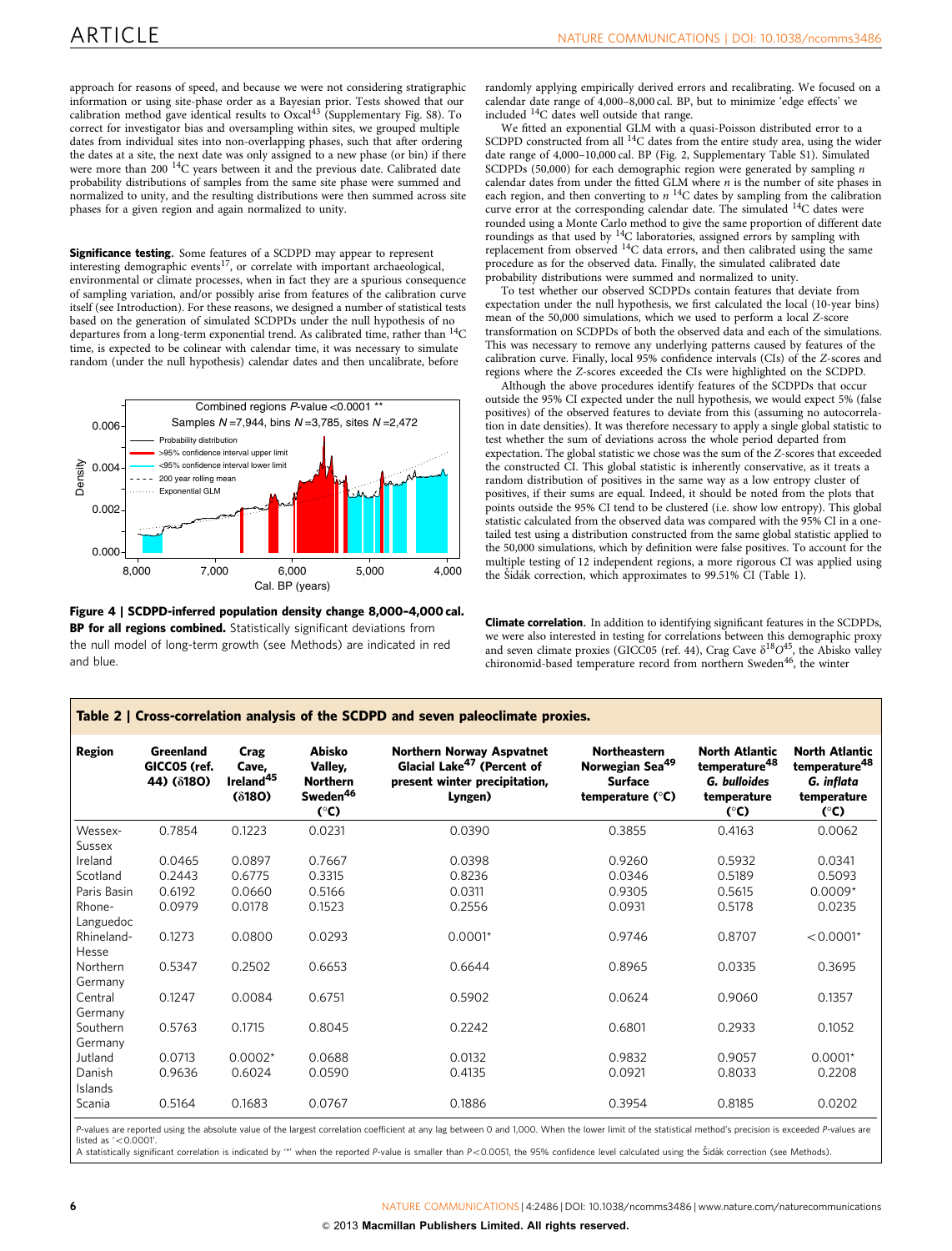<span id="page-6-0"></span>precipitation record from the Aspvatnet glacial lake in northern Norway<sup>[47](#page-7-0)</sup> and two separate North Atlantic sea surface temperature proxies, RAPiD-12-1K<sup>[48](#page-7-0)</sup> and GIK 23258-2 ([ref. 49](#page-7-0))). To account for uncertainty in the calibration curve, both simulated and real residuals were cross-correlated with the climate proxies, all interpolated to the 10-year resolution of the demography for consistency, and 95% CIs were calculated from simulated correlation coefficients. To take into account the possibility of false positives, each region's cross-correlation distribution was then tested for significance in a one-tailed test that compared a single global statistic (the absolute value of the largest correlation coefficient) from each simulation with the real data, by considering whether this statistic falls outside the 95% CI of the simulated distribution of the same statistic for that single region. To account for the multiple tests of 12 data sets, we again applied the Šidák correction [\(Table 2](#page-5-0) and Supplementary Fig. S2).

To further investigate the relationship between population and climate, we also compared historic (1 October 1972–14 January 1996) spatial variation in temperature and precipitation from weather station instrumental data of three closely adjacent regions at the same latitude—Jutland, Scania and the Danish Islands (Supplementary Fig. S3, Supplementary Table S2). Their historic temperature and precipitation patterns are all highly correlated (Supplementary Figs S4–S6, Supplementary Table S3), suggesting that their paleoclimates would also have been extremely similar to each other, and although the inferred demographic patterns of the first two regions have similar trajectories, the third is very different [\(Fig. 3](#page-3-0)), indicating that climatic variation cannot account for the differences between them.

In the light of the negative results of the climate analysis, an autocorrelation analysis of the demographic series was carried out on each region's residuals to see whether they provided evidence of endogenous cyclicity (Supplementary Fig. S7). This analysis was performed to explore lags between 0 and 1,000 years by using a 'sliding window' of 3,000 years to avoid imputing data outside the window of overlap. CIs were generated by repeating this process on each of the 50,000 simulations and estimating the local 95% CI. No evidence of cyclicity (typically characterized by at least one peak of positive correlation preceded by a peak of negative correlation at half the wavelength) was observed. In some regions, a positive correlation outside 95% CI was observed, suggesting a broad long-term autocorrelation because of a long-term increase or decrease. This result is in agreement with visual inspection of the SCDPDs.

Bootstrap analysis. As an alternative method of illustrating uncertainty in estimated population density because of sampling error in SCDPDs, we applied a bootstrap procedure (Supplementary Fig. S1). Within each region, uncalibrated dates were repeatedly sampled with replacement, calibrated and plotted to construct a running CI through calendar time. In most cases, there appears to be a marked demographic expansion after the first evidence of agriculture, followed by population declines.

#### References

- 1. Bocquet-Appel, J. P. et al. Understanding the rates of expansion of the farming system in Europe. J. Archaeol. Sci. 39, 531-546 (2012).
- Bramanti, B. et al. Genetic discontinuity between local hunter-gatherers and central Europe's first farmers. Science 326, 137–140 (2009).
- Pinhasi, R., Thomas, M. G., Hofreiter, M., Currat, M. & Burger, J. The genetic history of Europeans. Trends Genet. 28, 496-505 (2012).
- 4. Malmström, H. et al. Ancient DNA reveals lack of continuity between Neolithic hunter-gatherers and contemporary Scandinavians. Curr. Biol. 19, 1758–1762 (2009).
- 5. von Cramon-Taubadel, N. & Pinhasi, R. Craniometric data support a mosaic model of demic and cultural Neolithic diffusion to outlying regions of Europe. P. Roy. Soc. B-Biol. Sci. 278, 2874–2880 (2011).
- 6. Skoglund, P. et al. Origins and genetic legacy of Neolithic farmers and huntergatherers in Europe. Science 336, 466–469 (2012).
- 7. Itan, Y., Powell, A., Beaumont, M. A., Burger, J. & Thomas, M. G. The origins of lactase persistence in Europe. PLoS Comput. Biol. 5, e1000491 (2009).
- 8. Binford, L. R. in New Perspectives in Archaeology (ed. Binford, S. R.) 313–342 (Aldine, 1968).
- Ammerman, A. J. & Cavalli-Sforza, L. L. Measuring the rate of spread of early farming in Europe. Man 6, 674–688 (1971).
- 10. Fisher, R. A. The wave of advance of advantageous genes. Ann. Hum. Genet. 7, 355–369 (1937).
- 11. Bocquet-Appel, J. P. Paleoanthropological traces of a Neolithic demographic transition. Curr. Anthropol. 43, 637–650 (2002).
- 12. Bocquet-Appel, J. P. When the world's population took off: the springboard of the Neolithic demographic transition. Science 333, 560 (2011).
- 13. Gignoux, C. R., Henn, B. M. & Mountain, J. L. Rapid, global demographic expansions after the origins of agriculture. Proc. Natl Acad. Sci. USA 108, 6044–6049 (2011).
- 14. McEvedy, C. & Jones, R. Atlas of World Population History (Penguin Books Ltd., 1978).
- 15. Tallavaara, M. & Seppä, H. Did the mid-Holocene environmental changes cause the boom and bust of hunter-gatherer population size in eastern Fennoscandia? Holocene 1–11 (2011).
- 16. Williams, A. The use of summed radiocarbon probability distributions in archaeology: a review of methods. J. Archaeol. Sci. 39, 578–589 (2011).
- 17. Collard, M., Edinborough, K., Shennan, S. & Thomas, M. G. Radiocarbon evidence indicates that migrants introduced farming to Britain. J. Archaeol. Sci. 37, 866–870 (2010).
- 18. Scott, E. M. The fourth international radiocarbon intercomparison (FIRI). Radiocarbon 45, 135–328 (2003).
- 19. Reimer, P. J. et al. IntCal09 and Marine09 radiocarbon age calibration curves, 0–50,000 years cal BP. Radiocarbon 51, 1111–1150 (2009).
- 20. Surovell, T. A., Byrd Finley, J., Smith, G. M., Brantingham, P. J. & Kelly, R. Correcting temporal frequency distributions for taphonomic bias. J. Archaeol. Sci. 36, 1715–1724 (2009).
- 21. Woodbridge, J. et al. The impact of the Neolithic agricultural transition in Britain: a comparison of pollen-based land cover and archaeological 14C date-inferred population change. J. Archaeol. Sci. doi:[10.1016/j.jas.2012.10.025](http://dx.doi.org/10.1016/j.jas.2012.10.025) (2012).
- 22. Stevens, C. J. & Fuller, D. Q. Did Neolithic farming fail? The case for a Bronze Age agricultural revolution in the British Isles. Antiquity 86, 707–722 (2012).
- 23. Zimmermann, A., Meurers-Balke, J. & Kalis, A. J. Das Neolithikum im Rheinland. Bonner Jahrbücher 205, 1-63 (2005).
- 24. Zimmermann, A., Hilpert, J. & Wendt, K. P. Estimations of population density for selected periods between the Neolithic and AD 1800. Hum. Biol. 81, 357–380 (2009).
- 25. Pétrequin, P. Management of architectural woods and variations in population density in the fourth and third millennia BC (Lakes Chalain and Clairvaux, Jura, France). J. Anthropol. Archaeol. 15, 1–19 (1996).
- 26. Gronenborn, G. in The spread of the Neolithic to Central Europe (eds Groneborn, G. & Petrasch, J.) 61–80 (RGZM, 2010).
- 27. Verrill, L. & Tipping, R. Use and abandonment of a Neolithic field system at Belderrig, Co. Mayo, Ireland: evidence for economic marginality. Holocene 20, 1011–1021 (2010).
- 28. Stuiver, M. & Pollach, H. Discussions of reporting <sup>14</sup>C data. Radiocarbon 19, 355–363 (1977).
- 29. Stuiver, M. & Braziunas, T. F. Sun, ocean, climate and atmospheric  ${}^{14}CO^2$ : an evaluation of causal and spectral relationships. Holocene 3, 289 (1993).
- 30. Hinz, M., Feeser, I., Sjögren, K. G. & Müller, J. Demography and the intensity of cultural activities: an evaluation of funnel beaker societies (4200-2800 cal BC). J. Archaeol. Sci. 39, 3331–3340 (2012).
- 31. Barry, S. & Gualde, N. La plus grande épidémie de l'histoire. L'Histoire 45-46 (2006).
- 32. Bowles, S. Cultivation of cereals by the first farmers was not more productive than foraging. Proc. Natl Acad. Sci. USA 108, 4760–4765 (2011).
- 33. Gamble, C., Davies, W., Pettitt, P., Hazelwood, L. & Richards, M. The archaeological and genetic foundations of the European population during the Late Glacial: implications for agricultural thinking. Cambridge Archaeol. J. 15, 193–223 (2005).
- 34. Guilaine, J. Atlas du Néolithique Européen. Volume 2A & 2B, L'Europe occidentale (Université de Liège, 1998).
- 35. Weninger, B. in Chronology and Evolution in the Mesolithic of Northwest Europe (eds Crombé, P., Van Strydonk, M., Boudin, M. & Batz, M.) 143-176 (Cambridge Scholars Publishing, 2009).
- 36. Chapple, R. M. Catalogue of Radiocarbon Determinations & Dendrochronology Dates (Oculus Obscura Press, 2011).
- 37. Steele, J. & Shennan, S. J. Spatial and Chronological Patterns in the Neolithisation of Europe, [http://www.archaeologydataservice.ac.uk/archives/](http://www.archaeologydataservice.ac.uk/archives/view/c14_meso/) [view/c14\\_meso/](http://www.archaeologydataservice.ac.uk/archives/view/c14_meso/) (2003).
- 38. Galate, P. BANADORA, Banque de données des dates radiocarbones de Lyon pour l'Europe et le Proche-Orient (Université Claude Bernard, 2011).
- 39. Council for British Archaeology. Archaeological Site Index to Radiocarbon Dates from Great Britain and Ireland, [http://](http://www.archaeologydataservice.ac.uk/archives/view/c14_cba/)
- [www.archaeologydataservice.ac.uk/archives/view/c14\\_cba/](http://www.archaeologydataservice.ac.uk/archives/view/c14_cba/) (2008). 40. Hinz, M. RADON - Radiocarbon dates online 2012. Central European database of 14C dates for the Neolithic and Early Bronze Age, University of Kiel, Available at<http://www.radon.ufg.uni-kiel.de> (2012).
- 41. Vermeersch, P. Radiocarbon Palaeolithic Europe Database v13 (Dept. of Earth and Environmental Sciences, Katholieke Universiteit, Leuver. [http://](http://www.ees.kuleuven.be/geography/projects/14c-palaeolithic/index.html) [www.ees.kuleuven.be/geography/projects/14c-palaeolithic/index.html,](http://www.ees.kuleuven.be/geography/projects/14c-palaeolithic/index.html) 2011).
- 42. Heaton, T. J., Blackwell, P. G. & Buck, C. E. A Bayesian approach to the estimation of radiocarbon calibration curves: the IntCal09 methodology. Radiocarbon 51, 1151 (2009).
- 43. Ramsey, C. B. Bayesian analysis of radiocarbon dates. Radiocarbon 51, 337–360 (2009).
- 44. Vinther, B. M. et al. Holocene thinning of the Greenland ice sheet. Nature 461, 385 (2009).